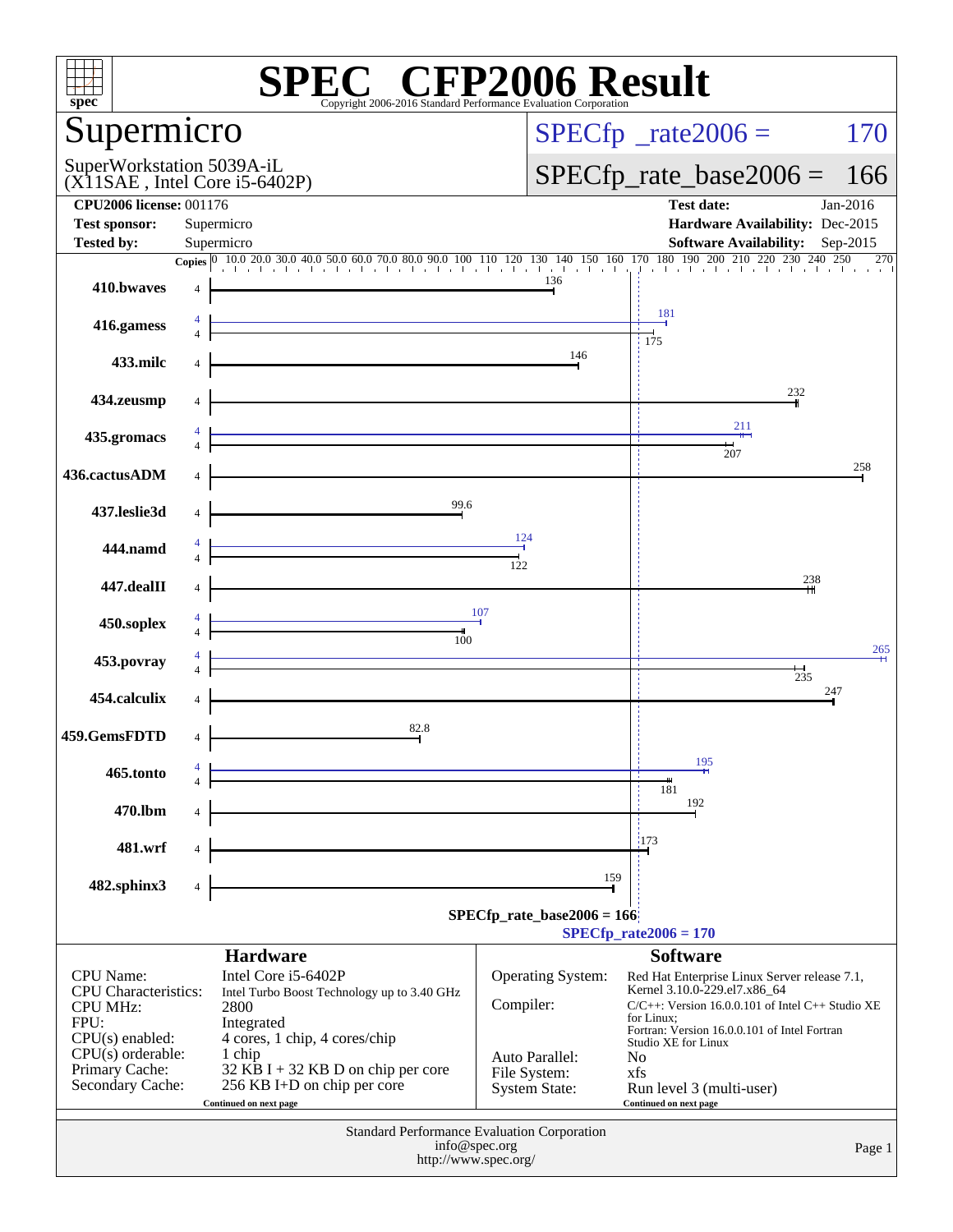

# Supermicro

#### (X11SAE , Intel Core i5-6402P) SuperWorkstation 5039A-iL

 $SPECTp_rate2006 = 170$ 

#### [SPECfp\\_rate\\_base2006 =](http://www.spec.org/auto/cpu2006/Docs/result-fields.html#SPECfpratebase2006) 166

| <b>CPU2006 license: 001176</b> |                                     |                       | <b>Test date:</b><br>$Jan-2016$             |
|--------------------------------|-------------------------------------|-----------------------|---------------------------------------------|
| <b>Test sponsor:</b>           | Supermicro                          |                       | Hardware Availability: Dec-2015             |
| <b>Tested by:</b>              | Supermicro                          |                       | <b>Software Availability:</b><br>$Sep-2015$ |
| L3 Cache:                      | $6 \text{ MB I+D}$ on chip per chip | <b>Base Pointers:</b> | $32/64$ -bit                                |
| Other Cache:                   | None                                | Peak Pointers:        | $32/64$ -bit                                |
| Memory:                        | 64 GB (4 x 16 GB 2Rx8 PC4-2133P-E)  | Other Software:       | None                                        |
| Disk Subsystem:                | 1 x 1000 GB SATA III, 7200 RPM      |                       |                                             |
| Other Hardware:                | None                                |                       |                                             |

|                   |               |         |       |                                                                                                          |       | <b>Results Table</b> |       |                          |                |              |                |              |                |              |
|-------------------|---------------|---------|-------|----------------------------------------------------------------------------------------------------------|-------|----------------------|-------|--------------------------|----------------|--------------|----------------|--------------|----------------|--------------|
|                   |               |         |       | <b>Base</b>                                                                                              |       |                      |       |                          |                |              | <b>Peak</b>    |              |                |              |
| <b>Benchmark</b>  | <b>Copies</b> | Seconds | Ratio | <b>Seconds</b>                                                                                           | Ratio | <b>Seconds</b>       | Ratio | <b>Copies</b>            | <b>Seconds</b> | <b>Ratio</b> | <b>Seconds</b> | <b>Ratio</b> | <b>Seconds</b> | <b>Ratio</b> |
| 410.bwayes        |               | 400     | 136   | 401                                                                                                      | 136   | 400                  | 136   | 4                        | 400            | 136          | 401            | 136          | 400            | <u>136</u>   |
| 416.gamess        | Δ             | 447     | 175   | 447                                                                                                      | 175   | 447                  | 175   | $\overline{\mathcal{A}}$ | 434            | 181          | 435            | 180          | 434            | 181          |
| $433$ .milc       | 4             | 252     | 146   | 252                                                                                                      | 146   | 252                  | 145   | 4                        | 252            | 146          | 252            | 146          | 252            | 145          |
| 434.zeusmp        | 4             | 156     | 233   | 157                                                                                                      | 232   | 157                  | 232   | $\overline{\mathcal{A}}$ | 156            | 233          | 157            | 232          | 157            | 232          |
| 435.gromacs       | 4             | 138     | 207   | 138                                                                                                      | 207   | 140                  | 204   | $\Delta$                 | 134            | 214          | 136            | 211          | 136            | 210          |
| 436.cactusADM     | 4             | 185     | 258   | 185                                                                                                      | 258   | 185                  | 258   | $\overline{4}$           | 185            | 258          | 185            | 258          | 185            | 258          |
| 437.leslie3d      | 4             | 378     | 99.6  | 378                                                                                                      | 99.6  | 377                  | 99.6  | Δ                        | 378            | 99.6         | 378            | 99.6         | 377            | 99.6         |
| 444.namd          | 4             | 263     | 122   | 263                                                                                                      | 122   | 263                  | 122   | $\overline{\mathcal{A}}$ | 259            | 124          | 259            | 124          | 258            | 124          |
| 447.dealII        | 4             | 191     | 239   | 192                                                                                                      | 238   | 194                  | 236   | 4                        | 191            | 239          | 192            | 238          | 194            | 236          |
| $450$ .soplex     | 4             | 335     | 99.7  | 332                                                                                                      | 101   | 333                  | 100   |                          | 313            | 107          | 312            | 107          | 312            | 107          |
| $453$ .povray     | 4             | 90.5    | 235   | 90.7                                                                                                     | 235   | 92.0                 | 231   | 4                        | 80.2           | 265          | 80.2           | 265          | 79.7           | 267          |
| 454.calculix      | Δ             | 134     | 247   | 134                                                                                                      | 246   | 134                  | 247   | $\overline{A}$           | 134            | 247          | 134            | 246          | 134            | 247          |
| 459.GemsFDTD      | 4             | 512     | 82.8  | 513                                                                                                      | 82.8  | 513                  | 82.8  | $\overline{4}$           | 512            | 82.8         | 513            | 82.8         | 513            | 82.8         |
| $465$ .tonto      | Δ             | 216     | 183   | 218                                                                                                      | 181   | 217                  | 181   |                          | 200            | 197          | 202            | 195          | 201            | <u>195</u>   |
| 470.1bm           | Δ             | 286     | 192   | 286                                                                                                      | 192   | 286                  | 192   | $\Delta$                 | 286            | 192          | 286            | 192          | 286            | <u>192</u>   |
| 481.wrf           | 4             | 258     | 173   | 258                                                                                                      | 173   | 258                  | 173   | 4                        | 258            | 173          | 258            | 173          | 258            | 173          |
| $482$ .sphinx $3$ | Δ             | 489     | 160   | 490                                                                                                      | 159   | 490                  | 159   | $\overline{A}$           | 489            | 160          | 490            | 159          | 490            | 159          |
|                   |               |         |       | Results appear in the order in which they were run. Bold underlined text indicates a median measurement. |       |                      |       |                          |                |              |                |              |                |              |

#### **[Submit Notes](http://www.spec.org/auto/cpu2006/Docs/result-fields.html#SubmitNotes)**

 The taskset mechanism was used to bind copies to processors. The config file option 'submit' was used to generate taskset commands to bind each copy to a specific processor. For details, please see the config file.

#### **[Operating System Notes](http://www.spec.org/auto/cpu2006/Docs/result-fields.html#OperatingSystemNotes)**

Stack size set to unlimited using "ulimit -s unlimited"

#### **[Platform Notes](http://www.spec.org/auto/cpu2006/Docs/result-fields.html#PlatformNotes)**

 Sysinfo program /home/cpu2006/config/sysinfo.rev6914 \$Rev: 6914 \$ \$Date:: 2014-06-25 #\$ e3fbb8667b5a285932ceab81e28219e1 running on localhost.localdomain Mon Jan 25 10:15:36 2016

Continued on next page

Standard Performance Evaluation Corporation [info@spec.org](mailto:info@spec.org) <http://www.spec.org/>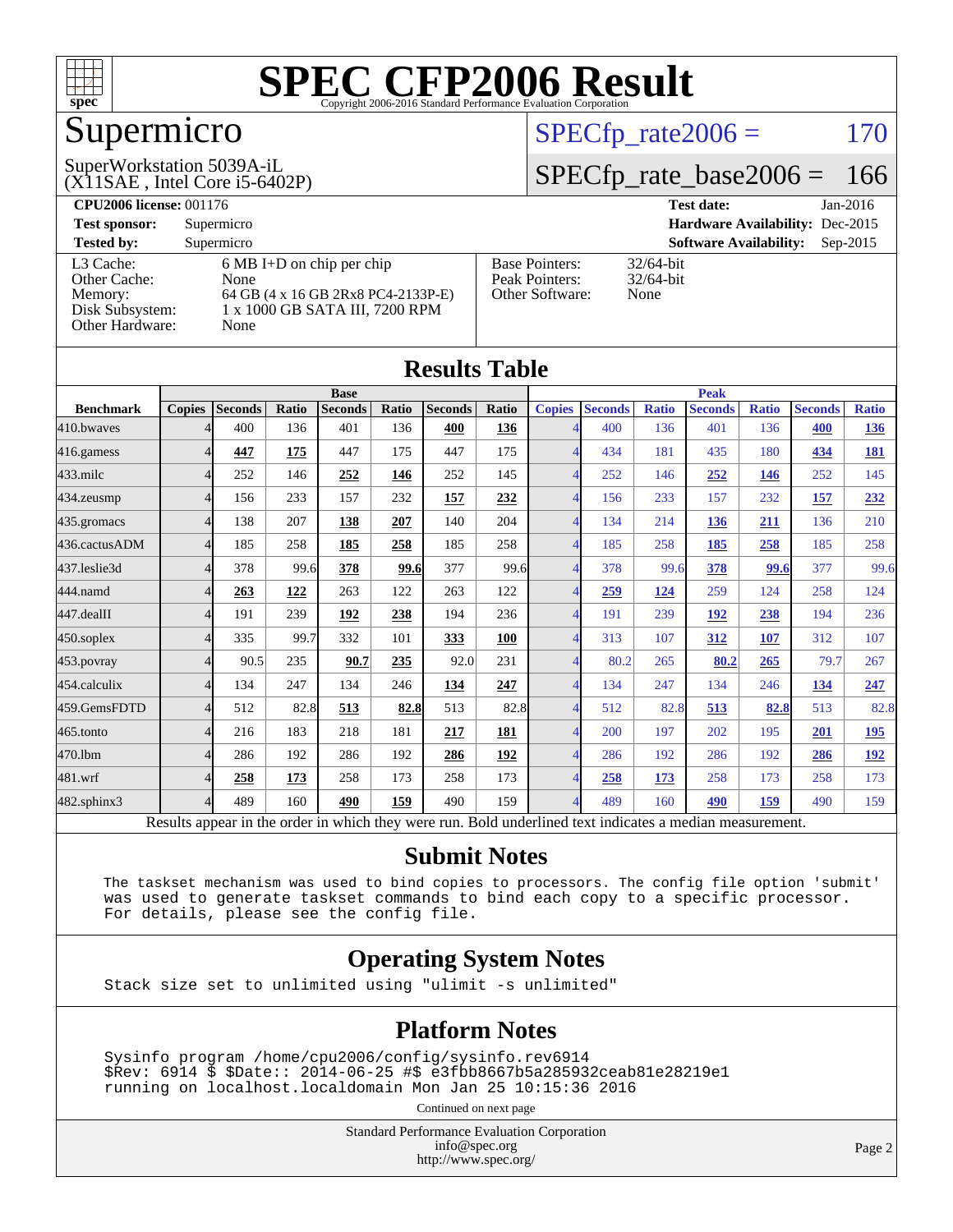

#### Supermicro

 $SPECTp\_rate2006 = 170$ 

(X11SAE , Intel Core i5-6402P) SuperWorkstation 5039A-iL

[SPECfp\\_rate\\_base2006 =](http://www.spec.org/auto/cpu2006/Docs/result-fields.html#SPECfpratebase2006) 166

**[CPU2006 license:](http://www.spec.org/auto/cpu2006/Docs/result-fields.html#CPU2006license)** 001176 **[Test date:](http://www.spec.org/auto/cpu2006/Docs/result-fields.html#Testdate)** Jan-2016 **[Test sponsor:](http://www.spec.org/auto/cpu2006/Docs/result-fields.html#Testsponsor)** Supermicro **[Hardware Availability:](http://www.spec.org/auto/cpu2006/Docs/result-fields.html#HardwareAvailability)** Dec-2015 **[Tested by:](http://www.spec.org/auto/cpu2006/Docs/result-fields.html#Testedby)** Supermicro **[Software Availability:](http://www.spec.org/auto/cpu2006/Docs/result-fields.html#SoftwareAvailability)** Sep-2015

#### **[Platform Notes \(Continued\)](http://www.spec.org/auto/cpu2006/Docs/result-fields.html#PlatformNotes)**

Standard Performance Evaluation Corporation [info@spec.org](mailto:info@spec.org) <http://www.spec.org/> This section contains SUT (System Under Test) info as seen by some common utilities. To remove or add to this section, see: <http://www.spec.org/cpu2006/Docs/config.html#sysinfo> From /proc/cpuinfo model name : Intel(R) Core(TM) i5-6402P CPU @ 2.80GHz 1 "physical id"s (chips) 4 "processors" cores, siblings (Caution: counting these is hw and system dependent. The following excerpts from /proc/cpuinfo might not be reliable. Use with caution.) cpu cores : 4 siblings : 4 physical 0: cores 0 1 2 3 cache size : 6144 KB From /proc/meminfo MemTotal: 65581696 kB<br>HugePages Total: 0 HugePages\_Total: 0<br>Hugepagesize: 2048 kB Hugepagesize: From /etc/\*release\* /etc/\*version\* os-release: NAME="Red Hat Enterprise Linux Server" VERSION="7.1 (Maipo)" ID="rhel" ID\_LIKE="fedora" VERSION\_ID="7.1" PRETTY\_NAME="Red Hat Enterprise Linux Server 7.1 (Maipo)" ANSI\_COLOR="0;31" CPE\_NAME="cpe:/o:redhat:enterprise\_linux:7.1:GA:server" redhat-release: Red Hat Enterprise Linux Server release 7.1 (Maipo) system-release: Red Hat Enterprise Linux Server release 7.1 (Maipo) system-release-cpe: cpe:/o:redhat:enterprise\_linux:7.1:ga:server uname -a: Linux localhost.localdomain 3.10.0-229.el7.x86\_64 #1 SMP Thu Jan 29 18:37:38 EST 2015 x86\_64 x86\_64 x86\_64 GNU/Linux run-level 3 Jan 25 04:48 SPEC is set to: /home/cpu2006<br>Filesystem Type Type Size Used Avail Use% Mounted on /dev/mapper/rhel-home xfs 850G 7.6G 842G 1% /home Additional information from dmidecode: Warning: Use caution when you interpret this section. The 'dmidecode' program reads system data which is "intended to allow hardware to be accurately determined", but the intent may not be met, as there are frequent changes to hardware, firmware, and the "DMTF SMBIOS" standard. Continued on next page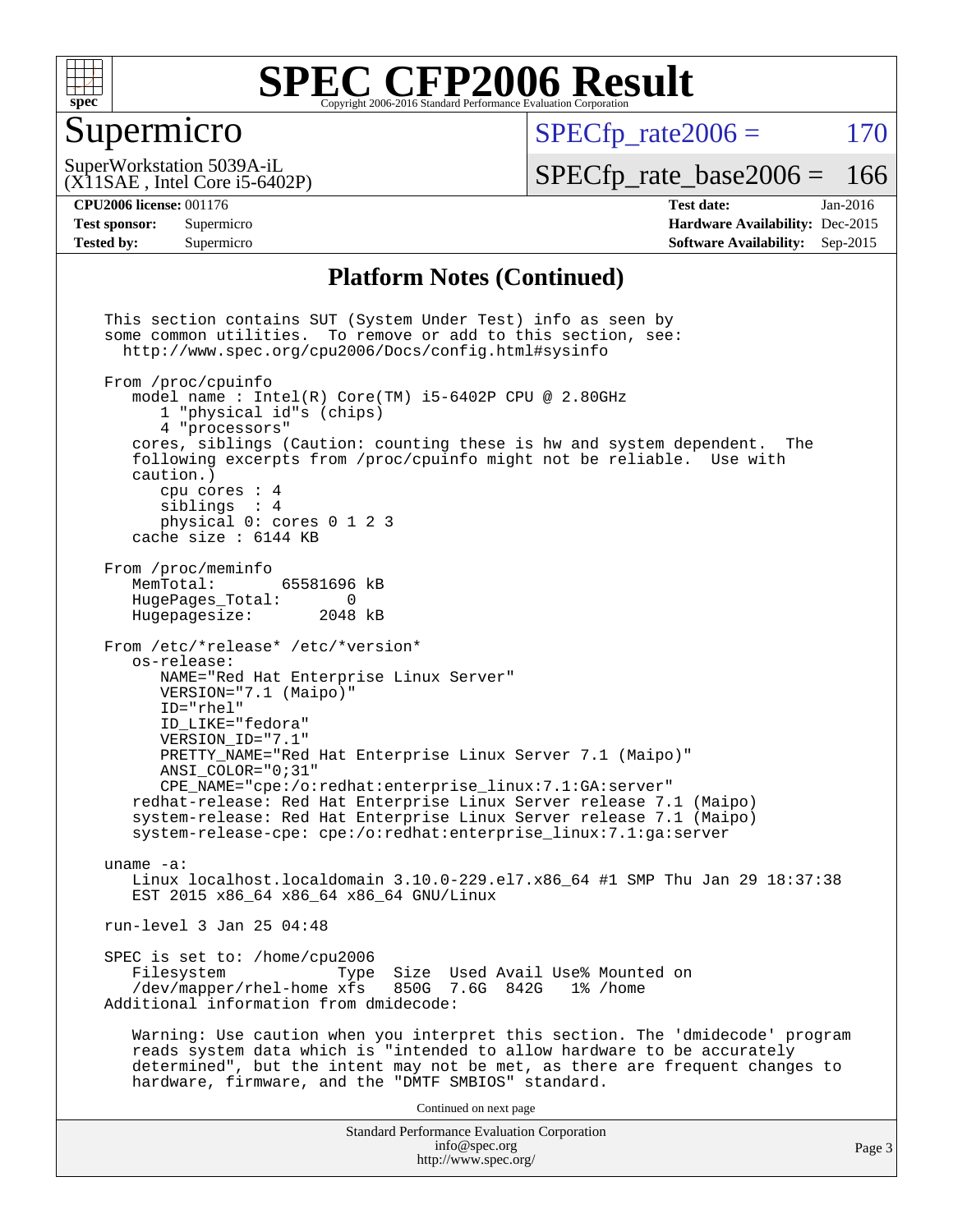

#### Supermicro

 $SPECTp\_rate2006 = 170$ 

(X11SAE , Intel Core i5-6402P) SuperWorkstation 5039A-iL

[SPECfp\\_rate\\_base2006 =](http://www.spec.org/auto/cpu2006/Docs/result-fields.html#SPECfpratebase2006) 166

**[CPU2006 license:](http://www.spec.org/auto/cpu2006/Docs/result-fields.html#CPU2006license)** 001176 **[Test date:](http://www.spec.org/auto/cpu2006/Docs/result-fields.html#Testdate)** Jan-2016

**[Test sponsor:](http://www.spec.org/auto/cpu2006/Docs/result-fields.html#Testsponsor)** Supermicro **[Hardware Availability:](http://www.spec.org/auto/cpu2006/Docs/result-fields.html#HardwareAvailability)** Dec-2015 **[Tested by:](http://www.spec.org/auto/cpu2006/Docs/result-fields.html#Testedby)** Supermicro **Supermicro [Software Availability:](http://www.spec.org/auto/cpu2006/Docs/result-fields.html#SoftwareAvailability)** Sep-2015

#### **[Platform Notes \(Continued\)](http://www.spec.org/auto/cpu2006/Docs/result-fields.html#PlatformNotes)**

 BIOS American Megatrends Inc. 1.0a 12/01/2015 Memory: 4x Samsung M391A2K43BB1-CPB 16 GB 2 rank 2133 MHz

(End of data from sysinfo program)

#### **[General Notes](http://www.spec.org/auto/cpu2006/Docs/result-fields.html#GeneralNotes)**

Environment variables set by runspec before the start of the run: LD\_LIBRARY\_PATH = "/home/cpu2006/libs/32:/home/cpu2006/libs/64:/home/cpu2006/sh"

 Binaries compiled on a system with 1x Intel Core i5-4670K CPU + 32GB memory using RedHat EL 7.1 Transparent Huge Pages enabled with: echo always > /sys/kernel/mm/transparent\_hugepage/enabled

#### **[Base Compiler Invocation](http://www.spec.org/auto/cpu2006/Docs/result-fields.html#BaseCompilerInvocation)**

[C benchmarks](http://www.spec.org/auto/cpu2006/Docs/result-fields.html#Cbenchmarks):  $-m64$ 

[C++ benchmarks:](http://www.spec.org/auto/cpu2006/Docs/result-fields.html#CXXbenchmarks) [icpc -m64](http://www.spec.org/cpu2006/results/res2016q1/cpu2006-20160206-39009.flags.html#user_CXXbase_intel_icpc_64bit_bedb90c1146cab66620883ef4f41a67e)

[Fortran benchmarks](http://www.spec.org/auto/cpu2006/Docs/result-fields.html#Fortranbenchmarks): [ifort -m64](http://www.spec.org/cpu2006/results/res2016q1/cpu2006-20160206-39009.flags.html#user_FCbase_intel_ifort_64bit_ee9d0fb25645d0210d97eb0527dcc06e)

[Benchmarks using both Fortran and C](http://www.spec.org/auto/cpu2006/Docs/result-fields.html#BenchmarksusingbothFortranandC):<br>icc -m64 ifort -m64  $-m64$  ifort  $-m64$ 

#### **[Base Portability Flags](http://www.spec.org/auto/cpu2006/Docs/result-fields.html#BasePortabilityFlags)**

| 410.bwaves: -DSPEC CPU LP64                 |  |
|---------------------------------------------|--|
| 416.gamess: -DSPEC_CPU_LP64                 |  |
| 433.milc: -DSPEC CPU LP64                   |  |
| 434.zeusmp: -DSPEC_CPU_LP64                 |  |
| 435.gromacs: -DSPEC_CPU_LP64 -nofor_main    |  |
| 436.cactusADM: -DSPEC CPU LP64 -nofor main  |  |
| 437.leslie3d: -DSPEC CPU LP64               |  |
| 444.namd: -DSPEC CPU LP64                   |  |
| 447.dealII: -DSPEC_CPU_LP64                 |  |
| 450.soplex: -DSPEC_CPU_LP64                 |  |
| 453.povray: -DSPEC_CPU_LP64                 |  |
| 454.calculix: - DSPEC CPU LP64 - nofor main |  |
| 459. GemsFDTD: - DSPEC CPU LP64             |  |
| 465.tonto: -DSPEC_CPU_LP64                  |  |

Continued on next page

Standard Performance Evaluation Corporation [info@spec.org](mailto:info@spec.org) <http://www.spec.org/>

Page 4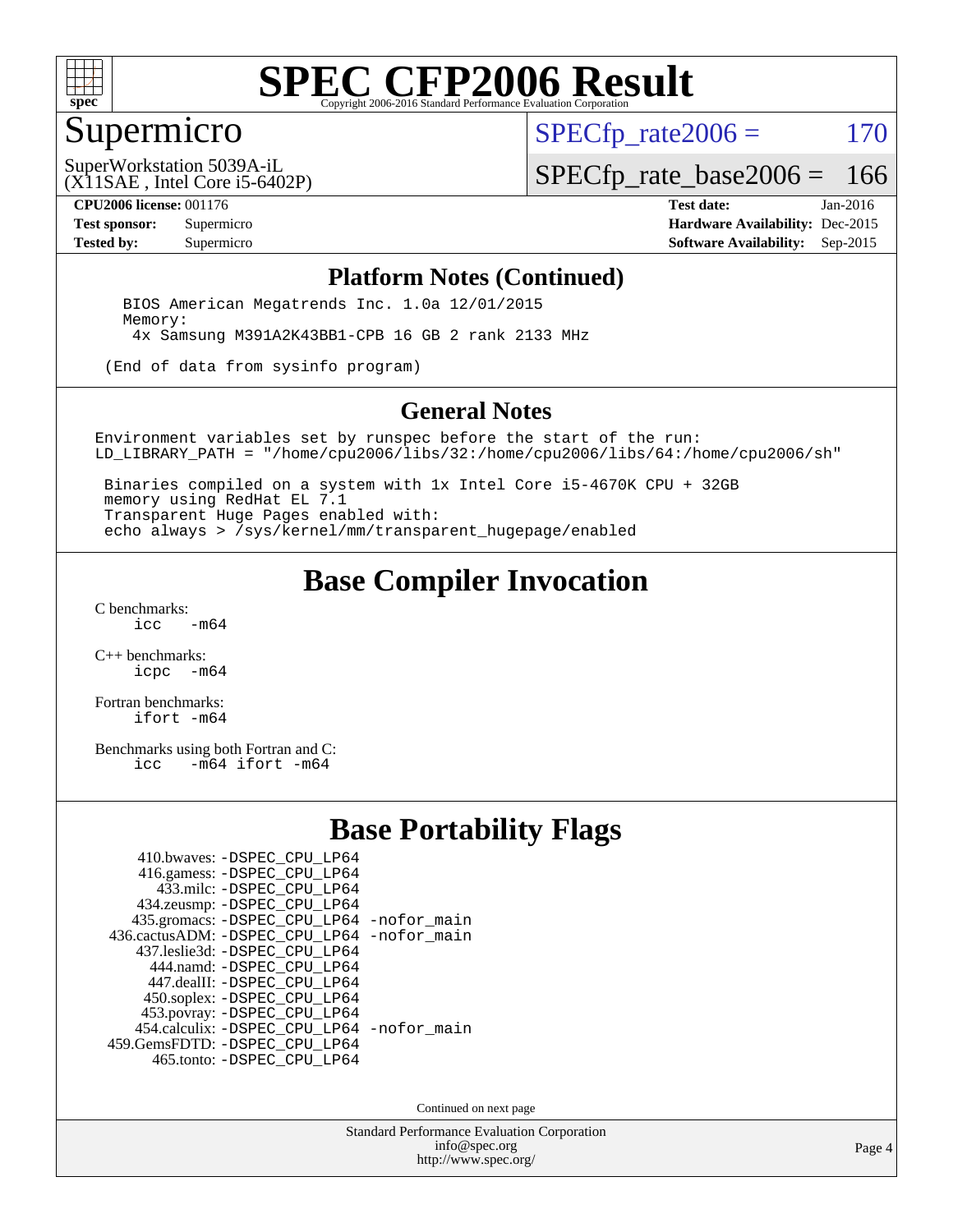

### Supermicro

 $SPECTp\_rate2006 = 170$ 

(X11SAE , Intel Core i5-6402P) SuperWorkstation 5039A-iL

[SPECfp\\_rate\\_base2006 =](http://www.spec.org/auto/cpu2006/Docs/result-fields.html#SPECfpratebase2006) 166

**[CPU2006 license:](http://www.spec.org/auto/cpu2006/Docs/result-fields.html#CPU2006license)** 001176 **[Test date:](http://www.spec.org/auto/cpu2006/Docs/result-fields.html#Testdate)** Jan-2016

**[Test sponsor:](http://www.spec.org/auto/cpu2006/Docs/result-fields.html#Testsponsor)** Supermicro **[Hardware Availability:](http://www.spec.org/auto/cpu2006/Docs/result-fields.html#HardwareAvailability)** Dec-2015 **[Tested by:](http://www.spec.org/auto/cpu2006/Docs/result-fields.html#Testedby)** Supermicro **Supermicro [Software Availability:](http://www.spec.org/auto/cpu2006/Docs/result-fields.html#SoftwareAvailability)** Sep-2015

### **[Base Portability Flags \(Continued\)](http://www.spec.org/auto/cpu2006/Docs/result-fields.html#BasePortabilityFlags)**

470.lbm: [-DSPEC\\_CPU\\_LP64](http://www.spec.org/cpu2006/results/res2016q1/cpu2006-20160206-39009.flags.html#suite_basePORTABILITY470_lbm_DSPEC_CPU_LP64)

 481.wrf: [-DSPEC\\_CPU\\_LP64](http://www.spec.org/cpu2006/results/res2016q1/cpu2006-20160206-39009.flags.html#suite_basePORTABILITY481_wrf_DSPEC_CPU_LP64) [-DSPEC\\_CPU\\_CASE\\_FLAG](http://www.spec.org/cpu2006/results/res2016q1/cpu2006-20160206-39009.flags.html#b481.wrf_baseCPORTABILITY_DSPEC_CPU_CASE_FLAG) [-DSPEC\\_CPU\\_LINUX](http://www.spec.org/cpu2006/results/res2016q1/cpu2006-20160206-39009.flags.html#b481.wrf_baseCPORTABILITY_DSPEC_CPU_LINUX) 482.sphinx3: [-DSPEC\\_CPU\\_LP64](http://www.spec.org/cpu2006/results/res2016q1/cpu2006-20160206-39009.flags.html#suite_basePORTABILITY482_sphinx3_DSPEC_CPU_LP64)

**[Base Optimization Flags](http://www.spec.org/auto/cpu2006/Docs/result-fields.html#BaseOptimizationFlags)**

[C benchmarks](http://www.spec.org/auto/cpu2006/Docs/result-fields.html#Cbenchmarks):

[-xCORE-AVX2](http://www.spec.org/cpu2006/results/res2016q1/cpu2006-20160206-39009.flags.html#user_CCbase_f-xAVX2_5f5fc0cbe2c9f62c816d3e45806c70d7) [-ipo](http://www.spec.org/cpu2006/results/res2016q1/cpu2006-20160206-39009.flags.html#user_CCbase_f-ipo) [-O3](http://www.spec.org/cpu2006/results/res2016q1/cpu2006-20160206-39009.flags.html#user_CCbase_f-O3) [-no-prec-div](http://www.spec.org/cpu2006/results/res2016q1/cpu2006-20160206-39009.flags.html#user_CCbase_f-no-prec-div) [-opt-prefetch](http://www.spec.org/cpu2006/results/res2016q1/cpu2006-20160206-39009.flags.html#user_CCbase_f-opt-prefetch) [-auto-p32](http://www.spec.org/cpu2006/results/res2016q1/cpu2006-20160206-39009.flags.html#user_CCbase_f-auto-p32) [-ansi-alias](http://www.spec.org/cpu2006/results/res2016q1/cpu2006-20160206-39009.flags.html#user_CCbase_f-ansi-alias) [-opt-mem-layout-trans=3](http://www.spec.org/cpu2006/results/res2016q1/cpu2006-20160206-39009.flags.html#user_CCbase_f-opt-mem-layout-trans_a7b82ad4bd7abf52556d4961a2ae94d5)

[C++ benchmarks:](http://www.spec.org/auto/cpu2006/Docs/result-fields.html#CXXbenchmarks)

[-xCORE-AVX2](http://www.spec.org/cpu2006/results/res2016q1/cpu2006-20160206-39009.flags.html#user_CXXbase_f-xAVX2_5f5fc0cbe2c9f62c816d3e45806c70d7) [-ipo](http://www.spec.org/cpu2006/results/res2016q1/cpu2006-20160206-39009.flags.html#user_CXXbase_f-ipo) [-O3](http://www.spec.org/cpu2006/results/res2016q1/cpu2006-20160206-39009.flags.html#user_CXXbase_f-O3) [-no-prec-div](http://www.spec.org/cpu2006/results/res2016q1/cpu2006-20160206-39009.flags.html#user_CXXbase_f-no-prec-div) [-opt-prefetch](http://www.spec.org/cpu2006/results/res2016q1/cpu2006-20160206-39009.flags.html#user_CXXbase_f-opt-prefetch) [-auto-p32](http://www.spec.org/cpu2006/results/res2016q1/cpu2006-20160206-39009.flags.html#user_CXXbase_f-auto-p32) [-ansi-alias](http://www.spec.org/cpu2006/results/res2016q1/cpu2006-20160206-39009.flags.html#user_CXXbase_f-ansi-alias) [-opt-mem-layout-trans=3](http://www.spec.org/cpu2006/results/res2016q1/cpu2006-20160206-39009.flags.html#user_CXXbase_f-opt-mem-layout-trans_a7b82ad4bd7abf52556d4961a2ae94d5)

[Fortran benchmarks](http://www.spec.org/auto/cpu2006/Docs/result-fields.html#Fortranbenchmarks):

[-xCORE-AVX2](http://www.spec.org/cpu2006/results/res2016q1/cpu2006-20160206-39009.flags.html#user_FCbase_f-xAVX2_5f5fc0cbe2c9f62c816d3e45806c70d7) [-ipo](http://www.spec.org/cpu2006/results/res2016q1/cpu2006-20160206-39009.flags.html#user_FCbase_f-ipo) [-O3](http://www.spec.org/cpu2006/results/res2016q1/cpu2006-20160206-39009.flags.html#user_FCbase_f-O3) [-no-prec-div](http://www.spec.org/cpu2006/results/res2016q1/cpu2006-20160206-39009.flags.html#user_FCbase_f-no-prec-div) [-opt-prefetch](http://www.spec.org/cpu2006/results/res2016q1/cpu2006-20160206-39009.flags.html#user_FCbase_f-opt-prefetch)

[Benchmarks using both Fortran and C](http://www.spec.org/auto/cpu2006/Docs/result-fields.html#BenchmarksusingbothFortranandC): [-xCORE-AVX2](http://www.spec.org/cpu2006/results/res2016q1/cpu2006-20160206-39009.flags.html#user_CC_FCbase_f-xAVX2_5f5fc0cbe2c9f62c816d3e45806c70d7) [-ipo](http://www.spec.org/cpu2006/results/res2016q1/cpu2006-20160206-39009.flags.html#user_CC_FCbase_f-ipo) [-O3](http://www.spec.org/cpu2006/results/res2016q1/cpu2006-20160206-39009.flags.html#user_CC_FCbase_f-O3) [-no-prec-div](http://www.spec.org/cpu2006/results/res2016q1/cpu2006-20160206-39009.flags.html#user_CC_FCbase_f-no-prec-div) [-opt-prefetch](http://www.spec.org/cpu2006/results/res2016q1/cpu2006-20160206-39009.flags.html#user_CC_FCbase_f-opt-prefetch) [-auto-p32](http://www.spec.org/cpu2006/results/res2016q1/cpu2006-20160206-39009.flags.html#user_CC_FCbase_f-auto-p32) [-ansi-alias](http://www.spec.org/cpu2006/results/res2016q1/cpu2006-20160206-39009.flags.html#user_CC_FCbase_f-ansi-alias) [-opt-mem-layout-trans=3](http://www.spec.org/cpu2006/results/res2016q1/cpu2006-20160206-39009.flags.html#user_CC_FCbase_f-opt-mem-layout-trans_a7b82ad4bd7abf52556d4961a2ae94d5)

### **[Peak Compiler Invocation](http://www.spec.org/auto/cpu2006/Docs/result-fields.html#PeakCompilerInvocation)**

[C benchmarks](http://www.spec.org/auto/cpu2006/Docs/result-fields.html#Cbenchmarks):  $\text{icc}$  -m64

[C++ benchmarks \(except as noted below\):](http://www.spec.org/auto/cpu2006/Docs/result-fields.html#CXXbenchmarksexceptasnotedbelow) [icpc -m64](http://www.spec.org/cpu2006/results/res2016q1/cpu2006-20160206-39009.flags.html#user_CXXpeak_intel_icpc_64bit_bedb90c1146cab66620883ef4f41a67e)

450.soplex: [icpc -m32 -L/opt/intel/compilers\\_and\\_libraries\\_2016/linux/compiler/lib/ia32\\_lin](http://www.spec.org/cpu2006/results/res2016q1/cpu2006-20160206-39009.flags.html#user_peakCXXLD450_soplex_intel_icpc_b4f50a394bdb4597aa5879c16bc3f5c5)

[Fortran benchmarks](http://www.spec.org/auto/cpu2006/Docs/result-fields.html#Fortranbenchmarks): [ifort -m64](http://www.spec.org/cpu2006/results/res2016q1/cpu2006-20160206-39009.flags.html#user_FCpeak_intel_ifort_64bit_ee9d0fb25645d0210d97eb0527dcc06e)

[Benchmarks using both Fortran and C](http://www.spec.org/auto/cpu2006/Docs/result-fields.html#BenchmarksusingbothFortranandC): [icc -m64](http://www.spec.org/cpu2006/results/res2016q1/cpu2006-20160206-39009.flags.html#user_CC_FCpeak_intel_icc_64bit_0b7121f5ab7cfabee23d88897260401c) [ifort -m64](http://www.spec.org/cpu2006/results/res2016q1/cpu2006-20160206-39009.flags.html#user_CC_FCpeak_intel_ifort_64bit_ee9d0fb25645d0210d97eb0527dcc06e)

### **[Peak Portability Flags](http://www.spec.org/auto/cpu2006/Docs/result-fields.html#PeakPortabilityFlags)**

 410.bwaves: [-DSPEC\\_CPU\\_LP64](http://www.spec.org/cpu2006/results/res2016q1/cpu2006-20160206-39009.flags.html#suite_peakPORTABILITY410_bwaves_DSPEC_CPU_LP64) 416.gamess: [-DSPEC\\_CPU\\_LP64](http://www.spec.org/cpu2006/results/res2016q1/cpu2006-20160206-39009.flags.html#suite_peakPORTABILITY416_gamess_DSPEC_CPU_LP64) 433.milc: [-DSPEC\\_CPU\\_LP64](http://www.spec.org/cpu2006/results/res2016q1/cpu2006-20160206-39009.flags.html#suite_peakPORTABILITY433_milc_DSPEC_CPU_LP64) 434.zeusmp: [-DSPEC\\_CPU\\_LP64](http://www.spec.org/cpu2006/results/res2016q1/cpu2006-20160206-39009.flags.html#suite_peakPORTABILITY434_zeusmp_DSPEC_CPU_LP64)

Continued on next page

Standard Performance Evaluation Corporation [info@spec.org](mailto:info@spec.org) <http://www.spec.org/>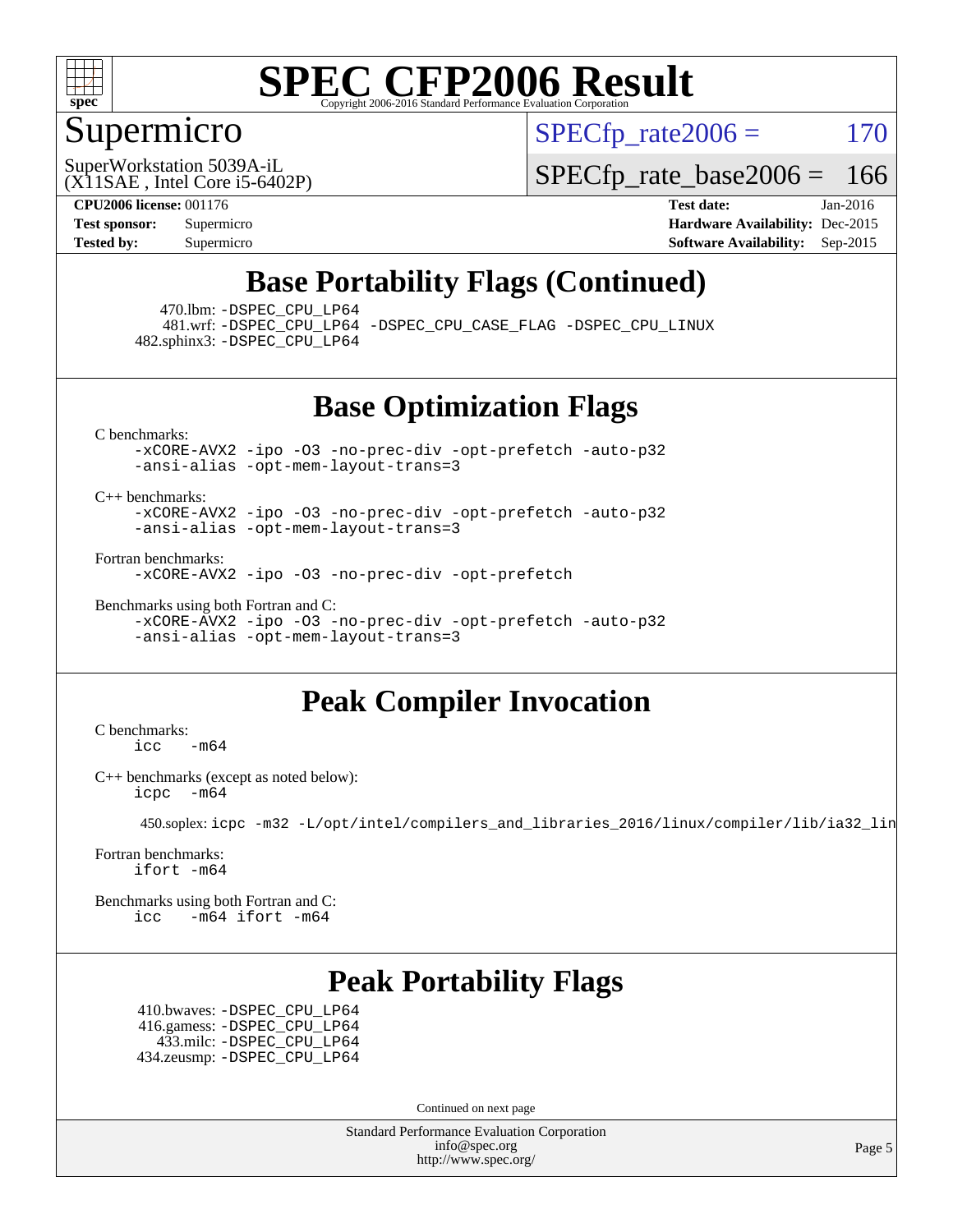

### Supermicro

 $SPECTp\_rate2006 = 170$ 

(X11SAE , Intel Core i5-6402P) SuperWorkstation 5039A-iL

[SPECfp\\_rate\\_base2006 =](http://www.spec.org/auto/cpu2006/Docs/result-fields.html#SPECfpratebase2006) 166

| Test sponsor: | Supermicro |
|---------------|------------|
| Tested by:    | Supermicro |

**[CPU2006 license:](http://www.spec.org/auto/cpu2006/Docs/result-fields.html#CPU2006license)** 001176 **[Test date:](http://www.spec.org/auto/cpu2006/Docs/result-fields.html#Testdate)** Jan-2016 **[Hardware Availability:](http://www.spec.org/auto/cpu2006/Docs/result-fields.html#HardwareAvailability)** Dec-2015 **[Software Availability:](http://www.spec.org/auto/cpu2006/Docs/result-fields.html#SoftwareAvailability)** Sep-2015

## **[Peak Portability Flags \(Continued\)](http://www.spec.org/auto/cpu2006/Docs/result-fields.html#PeakPortabilityFlags)**

| 435.gromacs: -DSPEC_CPU_LP64 -nofor_main                       |
|----------------------------------------------------------------|
| 436.cactusADM: -DSPEC CPU LP64 -nofor main                     |
| 437.leslie3d: -DSPEC CPU LP64                                  |
| 444.namd: -DSPEC CPU LP64                                      |
| 447.dealII: -DSPEC CPU LP64                                    |
| 450.soplex: -D_FILE_OFFSET_BITS=64                             |
| 453.povray: -DSPEC_CPU_LP64                                    |
| 454.calculix: -DSPEC_CPU_LP64 -nofor_main                      |
| 459. GemsFDTD: - DSPEC CPU LP64                                |
| 465.tonto: -DSPEC CPU LP64                                     |
| 470.1bm: - DSPEC CPU LP64                                      |
| 481.wrf: -DSPEC CPU LP64 -DSPEC CPU CASE FLAG -DSPEC CPU LINUX |
| 482.sphinx3: -DSPEC CPU LP64                                   |

## **[Peak Optimization Flags](http://www.spec.org/auto/cpu2006/Docs/result-fields.html#PeakOptimizationFlags)**

[C benchmarks](http://www.spec.org/auto/cpu2006/Docs/result-fields.html#Cbenchmarks):

```
 433.milc: basepeak = yes
```
 $470.$ lbm: basepeak = yes

```
482.sphinx3: basepeak = yes
```

```
C++ benchmarks:
```

```
 444.namd: -xCORE-AVX2(pass 2) -prof-gen:threadsafe(pass 1)
        -no-prec-div(pass 2)-par-num-threads=1(pass 1) -opt-mem-layout-trans=3(pass 2)
        -prof-use(pass 2) -fno-alias -auto-ilp32
447.dealII: basepeak = yes
 450.soplex: -xCORE-AVX2(pass 2) -prof-gen:threadsafe(pass 1)
         -ipo(pass 2) -O3(pass 2) -no-prec-div(pass 2)
         -par-num-threads=1(pass 1) -opt-mem-layout-trans=3(pass 2)
         -prof-use(pass 2) -opt-malloc-options=3
 453.povray: -xCORE-AVX2(pass 2) -prof-gen:threadsafe(pass 1)
         -no-prec-div(pass 2)-par-num-threads=1(pass 1) -opt-mem-layout-trans=3(pass 2)
        -prof-use(pass 2) -unroll4 -ansi-alias
```
[Fortran benchmarks](http://www.spec.org/auto/cpu2006/Docs/result-fields.html#Fortranbenchmarks):

 $410.bwaves: basepeak = yes$ 

Continued on next page

```
Standard Performance Evaluation Corporation
             info@spec.org
           http://www.spec.org/
```